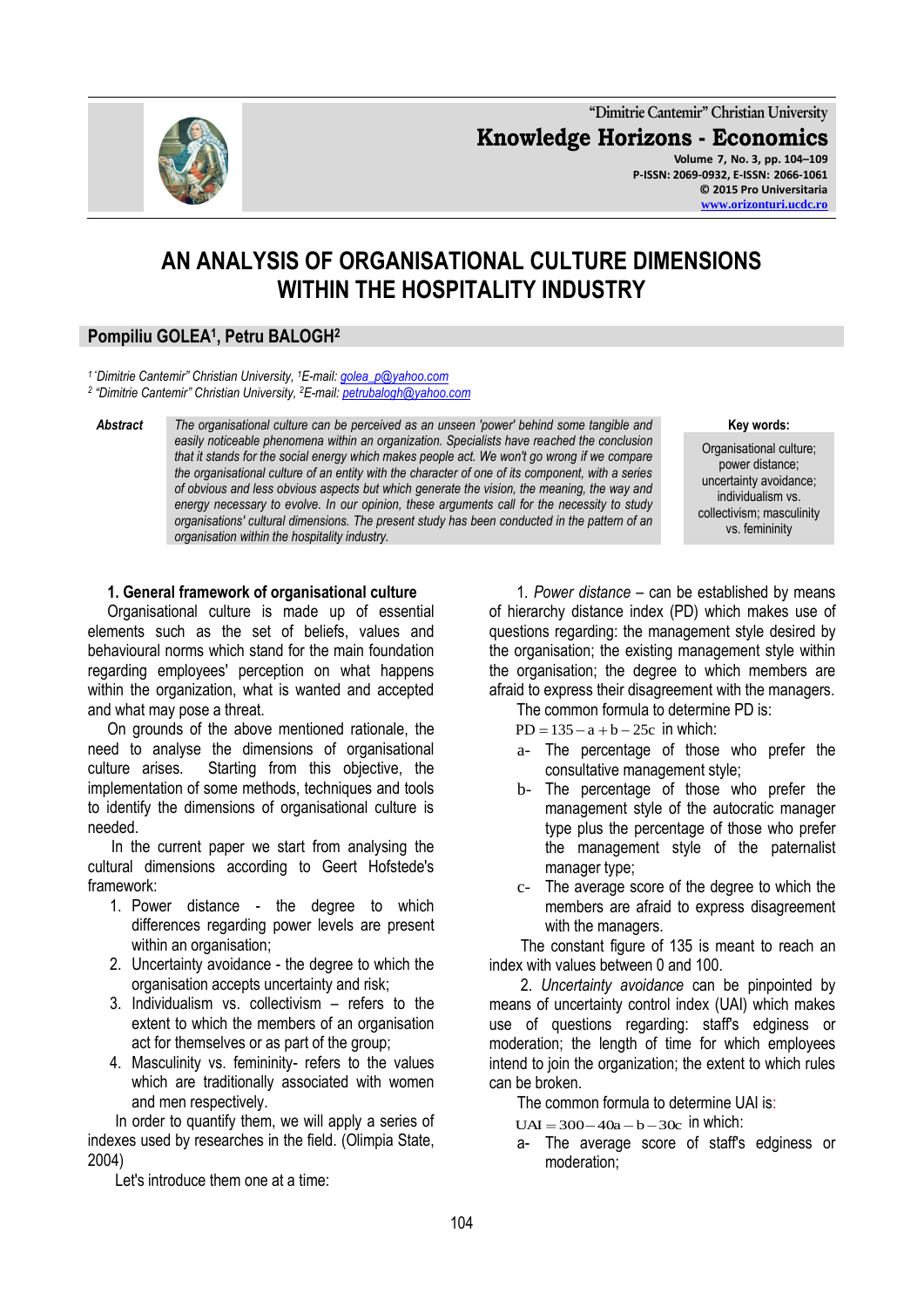- b- The percentage of those who will join the organization for at most two years plus the percentage of those who will stay for at most five years;
- c- The average score regarding the extent to which rules can be broken.

 The constant figure of 300 is meant to reach an index with values between 0 and 100.

 *3. Individualism vs. collectivism-* can be pinpointed by means of individualism index (IDV) which makes use of questions regarding various characteristics of the job.

The common formula to determine IDV is:

 $IDV = 76(a) - 43(b) + 30(c) - 27(d) - 29$ 

in which:

 a - the average score of work environment importance;

 b - the average score of spare time importance for employees;

 c - the average score of the measurement of teamwork extent of the group to which one belongs;

 d - the average score of the importance given by employees to their work environment.

 4. *Masculinity vs. femininity* can be pinpointed by means of masculinity index - MAS which makes uses of average scores regarding the importance employees attach to some particularities of their work.

The common formula to determine MAS is:

 $MAS = 60(a) - 66(b) + 36(c) - 39(d) + 76$ in which:

a - same significance as for individualism index;

 b - the average score of the importance employees attach to earning a higher salary;

 c - the average score of the extent to which the workplace ensures job stability;

 d –the average score of the importance employees attach to moving up the corporate ladder;

 The value 76 also helps to adjust the values for comparison with other countries.

#### **2. Identification of the dimensions of organisational culture**

 The approach we propose in this paper is part of some research work that involves a more extensive analysis.

 The goal of the present study is to highlight the four dimensions of organisational culture we mentioned in the previous subchapter.

 For confidentiality reasons, we called the researched organisation Hotel 'X'. The research has been carried out by means of a questionnaire with a reduced number of items so that it contains only the four dimensions set by Hofstede.

 As mentioned above, the formulas of the indexes for the four dimensions have been processed from speciality papers (Olimpia State, 2004).

 The questions asked in the questionnaire are of maximum generality so that they do not engender sensitivity within the target group or the managers of the respective organisation. We chose to question the entire staff which consists of 26 members. Finally, only 23 members have answered the questionnaire, therefore a 90% which we consider relevant to the research conducted in the previously mentioned organisation.

#### *Power distance*

The data used to calculate this index are the ones presented in the table below:

*Table 1.* Evaluation of power distance index–PD

| No.            | Questions                                                     | Responses      | $\%$    |
|----------------|---------------------------------------------------------------|----------------|---------|
|                | What kind of manager would you prefer to work with?           |                |         |
| 1              | Manager1-autocrat                                             | 12             | 52,17%  |
|                | Manager 2-paternalist                                         | 8              | 34,78%  |
|                | Manager 3 -consultative                                       | 2              | 8,70%   |
|                | Manager 4 - participative                                     | 1              | 4,35%   |
|                | Total                                                         | 23             | 100,00% |
|                | Which of the mentioned manager types exists in the workplace? |                |         |
| $\overline{2}$ | Manager1-autocrat                                             | 17             | 73,91%  |
|                | Manager 2-paternalist                                         | 4              | 17,39%  |
|                | Manager 3 -consultative                                       | 1              | 4,35%   |
|                | Manager 4 - participative                                     |                | 4,35%   |
|                | Total                                                         | 23             | 100,00% |
|                | Is staff afraid to express their disagreement with managers?  |                |         |
| 3              | Most frequently - 1 pt                                        | 9              | 39,13%  |
|                | Frequently - 2 pt                                             | 8              | 34,78%  |
|                | Sometimes - 3 pt                                              | $\overline{2}$ | 8,70%   |
|                | Rarely - 4 pt                                                 | $\overline{2}$ | 8,70%   |
|                | Hardly ever-5 pt                                              | $\overline{2}$ | 8,70%   |
|                | Total                                                         | 23             | 100,00% |

**Source:** research conducted in hotel "X".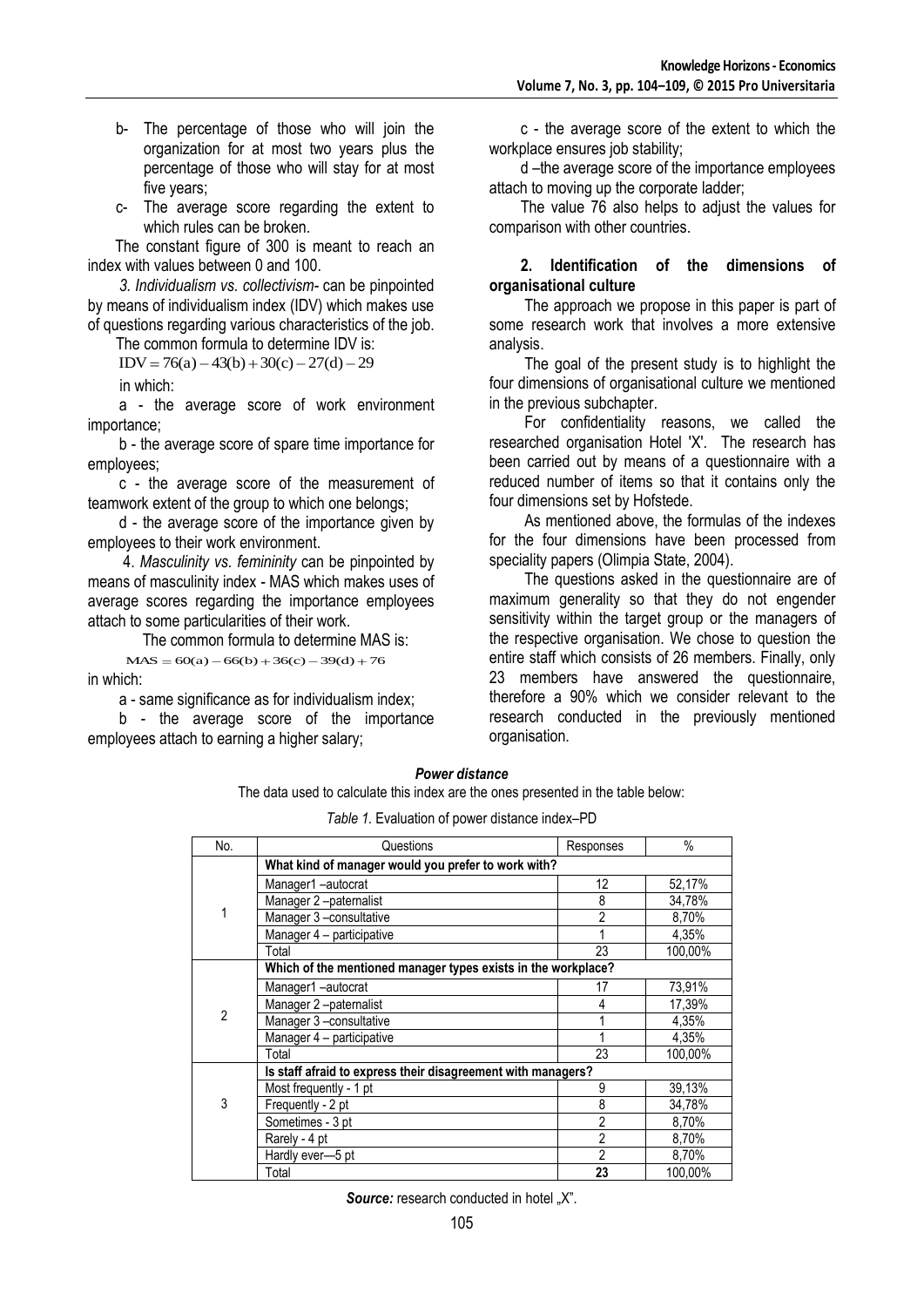The significance of manager types is as follows:

- Manager 1- autocrat: Generally reaches a decision quickly and communicates it to subordinates in a clear and firm manner. He expects his subordinates to apply it correctly and without revolt if difficulties arise.
- Manager 2- paternalist: Generally reaches a decision quickly but he tries to explain his reasons before moving on; he consequently answers all the questions addressed;
- Manager 3- consultative: He doesn't make a decision without consulting his subordinates. He listens to their opinions, who is for and who is against and will take it into consideration.
- Manager 4-participative: He discusses the  $\bullet$ problem with the whole group and tries to reach a consensus; if there is consensus he joins the points of view expressed. If consensus cannot be reached he will make a decision.

 After the analysis of the table the following points result:

- The consultative manager type is preferred by 8,70% of the employees; consequently = 0,0870;
- The autocrat and paternalist managers altogether represent a percentage of 91,30%, therefore b=0,913;
- 73,91% of the respondents are afraid to express most frequently or frequently their disagreement with the manager; the average score for this indicator is: c= (1 x 39,13%+2 x 34,78%+3 x 8,70% + 4 x 8,70%+5 x 8,70%)/100= 2,13.
- Therefore, power distance index is:

 $PD = 135 - 0.0870 + 0.913 - 25 \times 2.13 = 82.57$ 

### **1.** *Uncertainty avoidance*

The data used to calculate this index are presented in the following table:

| No             | Questions                                        | Responses      | $\%$    |
|----------------|--------------------------------------------------|----------------|---------|
|                | Do you often feel nervous or hold back at work?  |                |         |
|                | Always- 5 pt                                     | 8              | 34,78%  |
|                | Frequently - 4 pt                                | 12             | 52,17%  |
|                | Sometimes - 3 pt                                 |                | 4,35%   |
|                | Rarely - 2 pt                                    | 1              | 4,35%   |
|                | Never-1 pt                                       | 1              | 4,35%   |
|                | Total                                            | 23             | 100,00% |
|                | How long do you intend to work for this company? |                |         |
| $\overline{2}$ | Two years at most                                | $\overline{2}$ | 8,70%   |
|                | Between 2 and 5 years                            | $\overline{2}$ | 8,70%   |
|                | Over 5 years (I will leave before retirement)    | 13             | 56,52%  |
|                | Until retirement                                 | 6              | 26,09%  |
|                | Total                                            | 23             | 100,00% |
|                | Should rules of the company be followed?         |                |         |
| 3              | Totally agree- 5 pt                              | 4              | 17,39%  |
|                | Frequently-4 pt                                  | 4              | 17,39%  |
|                | Sometimes-3 pt                                   | 13             | 56,52%  |
|                | Rarely- 2 pt                                     | 1              | 4,35%   |
|                | Seldom-1 pt                                      | 1              | 4,35%   |
|                | Total                                            | 23             | 100,00% |

**Source:** research conducted in hotel "X".

By analyzing the table the following results:

- 86,91% of the respondents experience states of nervousness in the workplace; the average score recorded in the workplace is:  $a = (5 \times 10^{-10})$ 34,78%+4 x 52,17%+3 x 4,35% + 2 x 4,35%+1 x 4,35%)/100= 4,09;
- Most of the respondents 82,60% intend to work within this hotel for more than five years, if

possible until retirement; therefore, the percentage of those who want to leave the company sooner than 5 years is b= 0,174;

Most of the respondents – 56,52% consider that company rules have to be followed according to circumstances; therefore the average score for this indicator is: c= (5 x 17,39%+4 x 17,39%+3 x 56,52% + 2 x 4,35%+1 x 4,35%)/100= 3,39.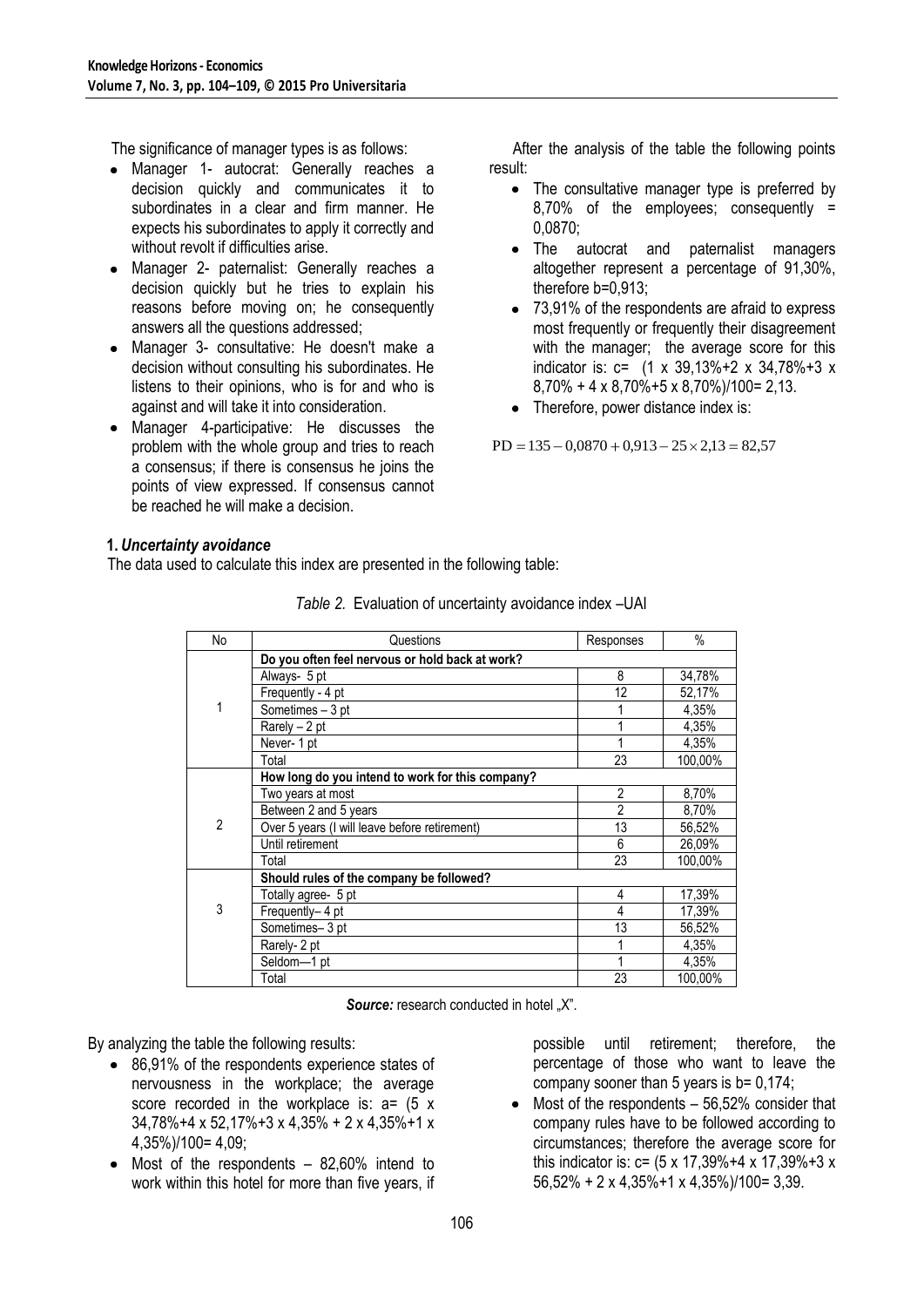$UAI = 300 - 40 \times 4,09 - 0,174 - 30 \times 3,39 = 34,61$ 

• Consequently, uncertainty avoidance index -UAI is:

### **2.** *Individualism vs. collectivism*

The data for the calculation of this index are presented in the table below:

| No             | Questions                                                         | Responses       | $\frac{0}{6}$ |
|----------------|-------------------------------------------------------------------|-----------------|---------------|
|                | Importance attached to good working conditions                    |                 |               |
| 1              | Utmost importance - 5 pt                                          | $\overline{2}$  | 8,70%         |
|                | Important- 4 pt                                                   | $\overline{7}$  | 30,43%        |
|                | Medium importance -3 pt                                           | 8               | 34,78%        |
|                | Little importance- 2 pt                                           | $\overline{3}$  | 13,04%        |
|                | No importance - 1 pt                                              | $\overline{3}$  | 13,04%        |
|                | <b>TOTAL</b>                                                      | $\overline{2}$  | 8,70%         |
|                | Importance attached to employees' leisure time                    |                 |               |
|                | Utmost importance - 5 pt                                          | 8               | 34,78%        |
|                | Important- 4 pt                                                   | $\overline{6}$  | 26,09%        |
| $\overline{2}$ | Medium importance -3 pt                                           | 5               | 21,74%        |
|                | Little importance-2 pt                                            | $\overline{2}$  | 8,70%         |
|                | No importance - 1 pt                                              | $\overline{2}$  | 8,70%         |
|                | <b>TOTAL</b>                                                      | 23              | 91,30%        |
|                | Importance attached to the degree of cooperation within the group |                 |               |
|                | Utmost importance - 5 pt                                          |                 | 4,35%         |
| 3              | Important- 4 pt                                                   | 1               | 4,35%         |
|                | Medium importance -3 pt                                           | 10              | 43,48%        |
|                | Little importance-2 pt                                            | 8               | 34,78%        |
|                | No importance - 1 pt                                              | $\overline{3}$  | 13,04%        |
|                | <b>TOTAL</b>                                                      | 23              | 100,00%       |
|                | Importance employees attach to working environment                |                 |               |
| 4              | Utmost importance - 5 pt                                          | $\overline{2}$  | 8,70%         |
|                | Important- 4 pt                                                   | $\overline{3}$  | 13,04%        |
|                | Medium importance -3 pt                                           | $\overline{12}$ | 52,17%        |
|                | Little importance- 2 pt                                           | $\overline{5}$  | 21,74%        |
|                | No importance - 1 pt                                              | $\mathbf{1}$    | 4,35%         |
|                | <b>TOTAL</b>                                                      | 23              | 100,00%       |

**Source:** research conducted in hotel "X".

By analyzing the table the following results:

- 39,13% of the respondents attach great importance to working conditions; the average score recorded for this indicator in the workplace is: a= (5 x 8,70%+4 x 30,43%+3 x 34,78% + 2 x 13,04%+1 x 13,04%)/100= 3,09;
- 60,87% of the respondents attach great importance to leisure time; the average score recorded for this indicator is:  $b = (5 \times 34, 78\% + 4 \times 10^{-19})$ 26,09%+3 x21,74% + 2 x 8,70%+1 x 8,70%)/100= 4,05;
- 30,44% of the respondents attach great importance to the degree of cooperation within the group; the average score recorded for this indicator is:  $c = (5 \times 4,35\% + 4 \times 4,35\% + 3 \times 4,35\% + 3)$ 43,48% + 2 x 34,78%+1 x 4,35%)/100= 2,52;

## 3. *Masculinity vs. femininity*

The data for the calculation of this index are presented in the table below:

- 21,74% of the respondents attach great importance to working environment; the average score recorded for this indicator is:  $d = (5 \times 10^{-10})$ 8,70%+4 x 13,04%+3 x 52,17% + 2 x21,74%+1 x 4,35%)/100=3,00
- Therefore, individualism index IDV is:

 $IDV = 76 \times 3,09 - 43 \times 4,05 + 30 \times 2,52 - 27 \times 3,00 - 29 = 26,21$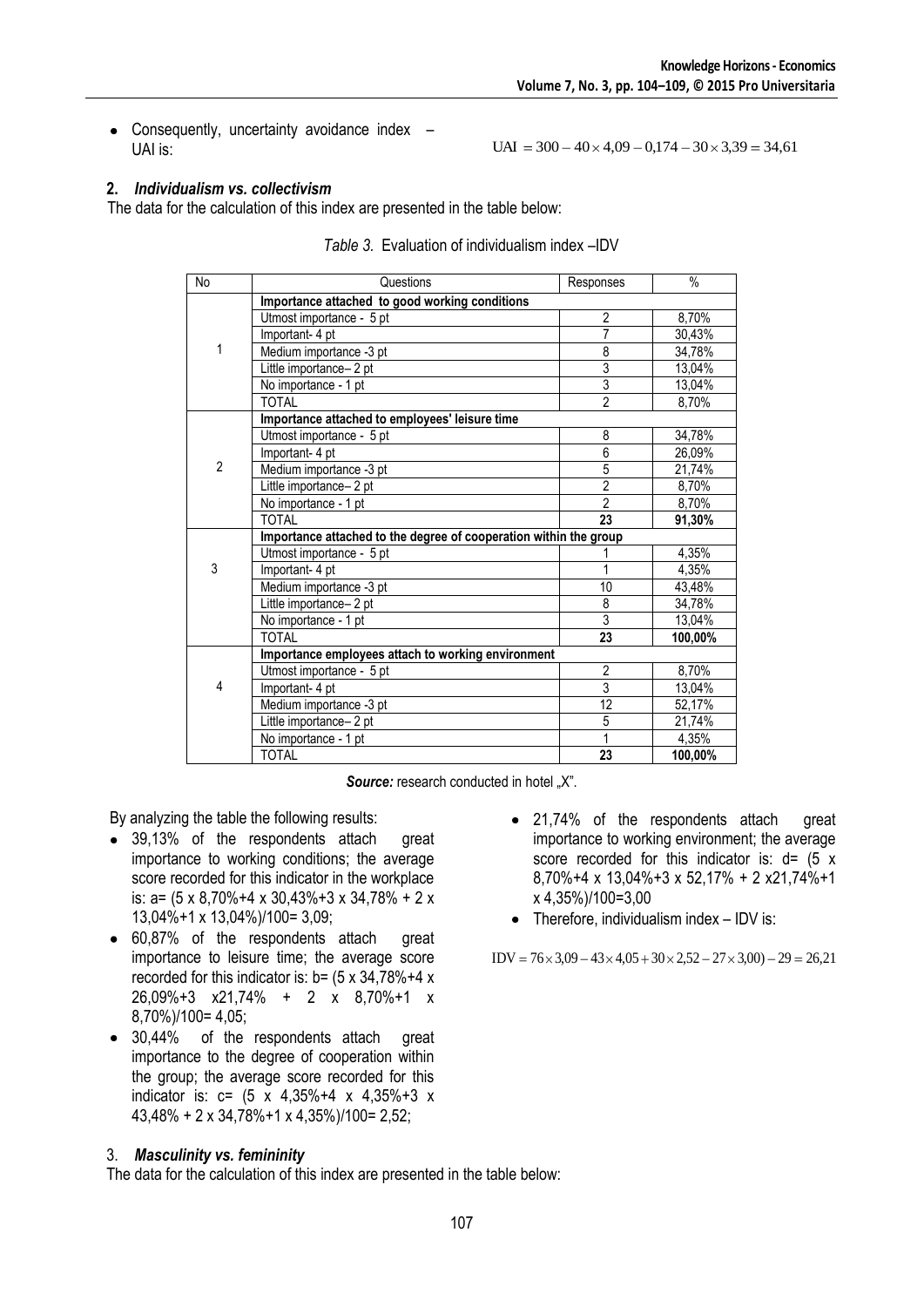| No             | Questions                                             | Responses | $\frac{0}{6}$ |
|----------------|-------------------------------------------------------|-----------|---------------|
|                | Importance attached to work next to people who work   |           |               |
| 1              | Utmost importance - 5 pt                              | 11        | 47,83%        |
|                | Important- 4 pt                                       | 9         | 39,13%        |
|                | Medium importance -3 pt                               | 1         | 4,35%         |
|                | Little importance-2 pt                                | 1         | 4,35%         |
|                | No importance - 1 pt                                  | 1         | 4,35%         |
|                | <b>TOTAL</b>                                          | 23        | 100,00%       |
|                | Importance attached to earning a higher salary        |           |               |
|                | Utmost importance - 5 pt                              | 15        | 65,22%        |
|                | Important- 4 pt                                       | 5         | 21,74%        |
| $\overline{2}$ | Medium importance -3 pt                               | 1         | 4,35%         |
|                | Little importance-2 pt                                | 1         | 4,35%         |
|                | No importance - 1 pt                                  | 1         | 4,35%         |
|                | <b>TOTAL</b>                                          | 23        | 95,65%        |
|                | Importance attached to job stability                  |           |               |
|                | Utmost importance - 5 pt                              | 15        | 65,22%        |
| 3              | Important- 4 pt                                       | 5         | 21,74%        |
|                | Medium importance -3 pt                               | 1         | 4,35%         |
|                | Little importance- 2 pt                               | 1         | 4,35%         |
|                | No importance - 1 pt                                  |           | 4,35%         |
|                | <b>TOTAL</b>                                          | 23        | 100,00%       |
|                | Importance attached to moving up the corporate ladder |           |               |
| 4              | Utmost importance - 5 pt                              | 15        | 65,22%        |
|                | Important- 4 pt                                       | 5         | 21,74%        |
|                | Medium importance -3 pt                               |           | 4,35%         |
|                | Little importance-2 pt                                | 1         | 4,35%         |
|                | No importance - 1 pt                                  |           | 4,35%         |
|                | <b>TOTAL</b>                                          | 23        | 100,00%       |

| Table 4. Evaluation of masculinity index -MAS |  |  |  |
|-----------------------------------------------|--|--|--|
|-----------------------------------------------|--|--|--|

By analyzing the table the following results:

- 86,96% of the respondents attached great importance to work next to people who work; the average score recorded by this indicator in the workplace is: a= (5 x 47,83% +4 x 39,13% +3 x 4,35%+ 2 x 4,35% +1 x 4,35%)/100= 1,78;
- 86,96% of the respondents attached great importance to salary; the average score recorded by this indicator is  $b = (5 \times 65.22\% + 4 \times 10^{-14})$ 21,74%+3 x4,35% +2 x 4,35%+1 x 4,35%)/100= 1,68;
- 86,96% of the respondents attached great importance to job stability; the average score recorded by this indicator is:  $c = (5 \times 65,22\% + 4 \times 1)$

In the near future, we will describe in a more detailed study other aspects of our research. For the current study, we just intended to explain the significance of the four cultural dimensions analyzed within an organization. Therefore:

### **Regarding power distance -PD**

Its value is 82.57; it means a great distance to power;

21,74% +3 x 4,35% + 2 x 4,35%+1 x 4,35%)/100= 1,61;

- 86,96% of the respondents attached great importance to move up the corporate ladder; the average score recorded by this indicator is: d= (5 x 8,70%+4 x 13,04%+3 x 52,17% + 2 x21,74%+1 x 4,35%)/100=1,61;
- Therefore, masculinity index *-* MAS is:  $MAS = 60 \times 1,68 - 66 \times 1,68 + 36 \times 1,61 - 39 \times 1,61 + 76 = 67,13$

### **3. Conclusions**

 With a view to analysing the data, we developed in the graph 1.

Its high values show that within the team the management is built on subordination principles and symbolises managers' influence over employees;

### **Regarding uncertainty avoidance -UAI**

- Its value is 34,91 which signifies a low control of uncertainty and a low level of anxiety;
- It is also possible that this low value imply that people accept uncertain situation as